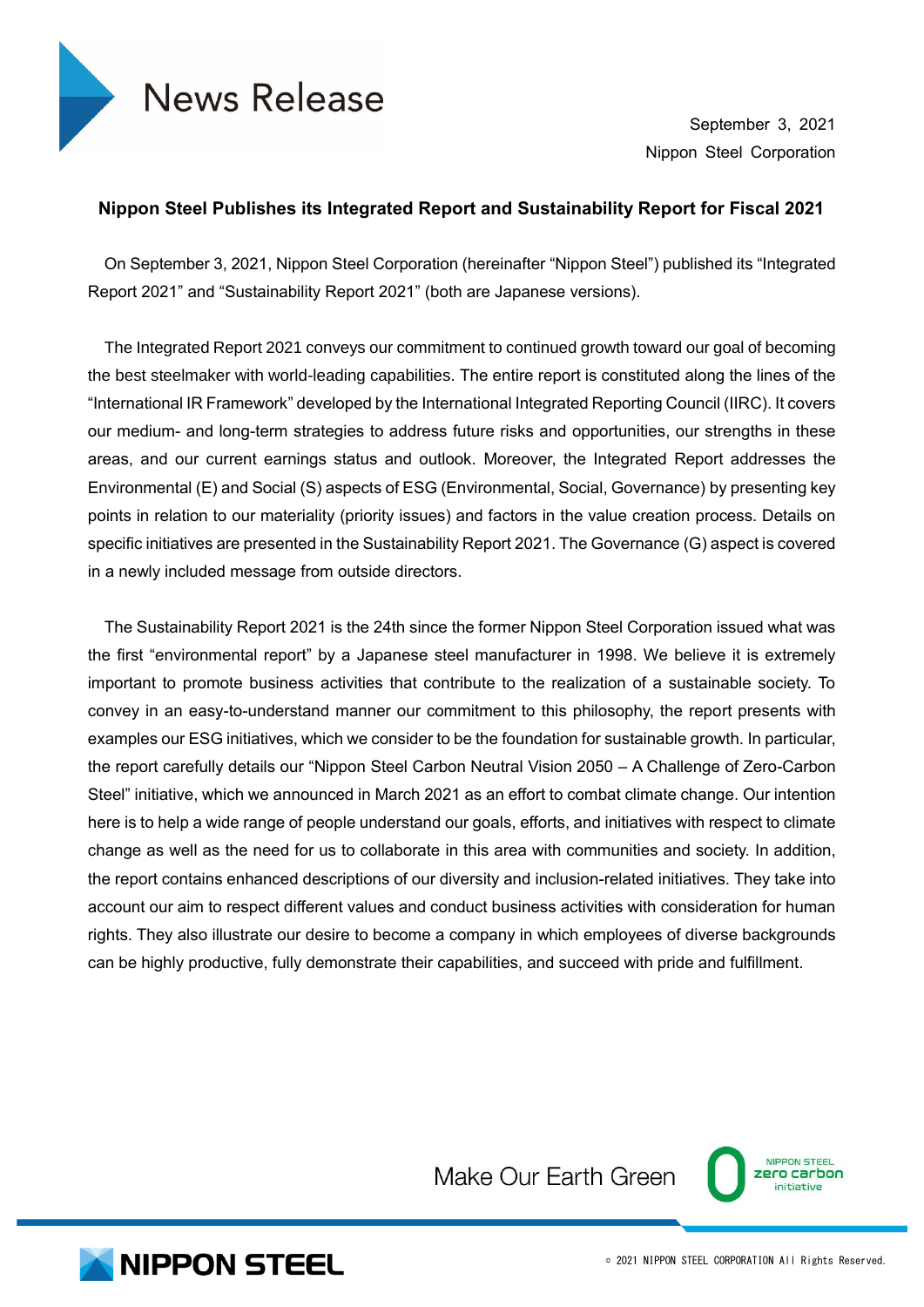

▼ Integrated Report download [https://www.nipponsteel.com/ir/library](https://www.nipponsteel.com/ir/library/annual_report.html) [/annual\\_report.html](https://www.nipponsteel.com/ir/library/annual_report.html)

The English version is scheduled for publication at the end of October.



Sustainability Report download <https://www.nipponsteel.com/csr/report/> The English version is scheduled for publication at the end of September.

Main contents of the reports are as follows:

[Integrated Report 2021]

- ・Our vision
	- Corporate vision
	- Message from the President
	- Attractiveness of steel
	- Nippon Steel's development history
- ・Our roadmap to the future
	- Risks, opportunities, and strategies: Medium- to Long-term Management Plan Restructuring of domestic steelmaking business and strengthening of group management Promoting a global strategy to deepen and expand our overseas business Challenge of zero-carbon steel
	- Promotion of digital transformation strategy
- ・Our strengths

The value creation process and Nippon Steel's strengths

Materiality of ESG issues

Input

(Global manufacturing bases, Efficient use of resources and energy, R&D activities and use of ICT, Human resources, and diversity & inclusion, Management of cash flow and balance sheet, Collaboration with communities society)



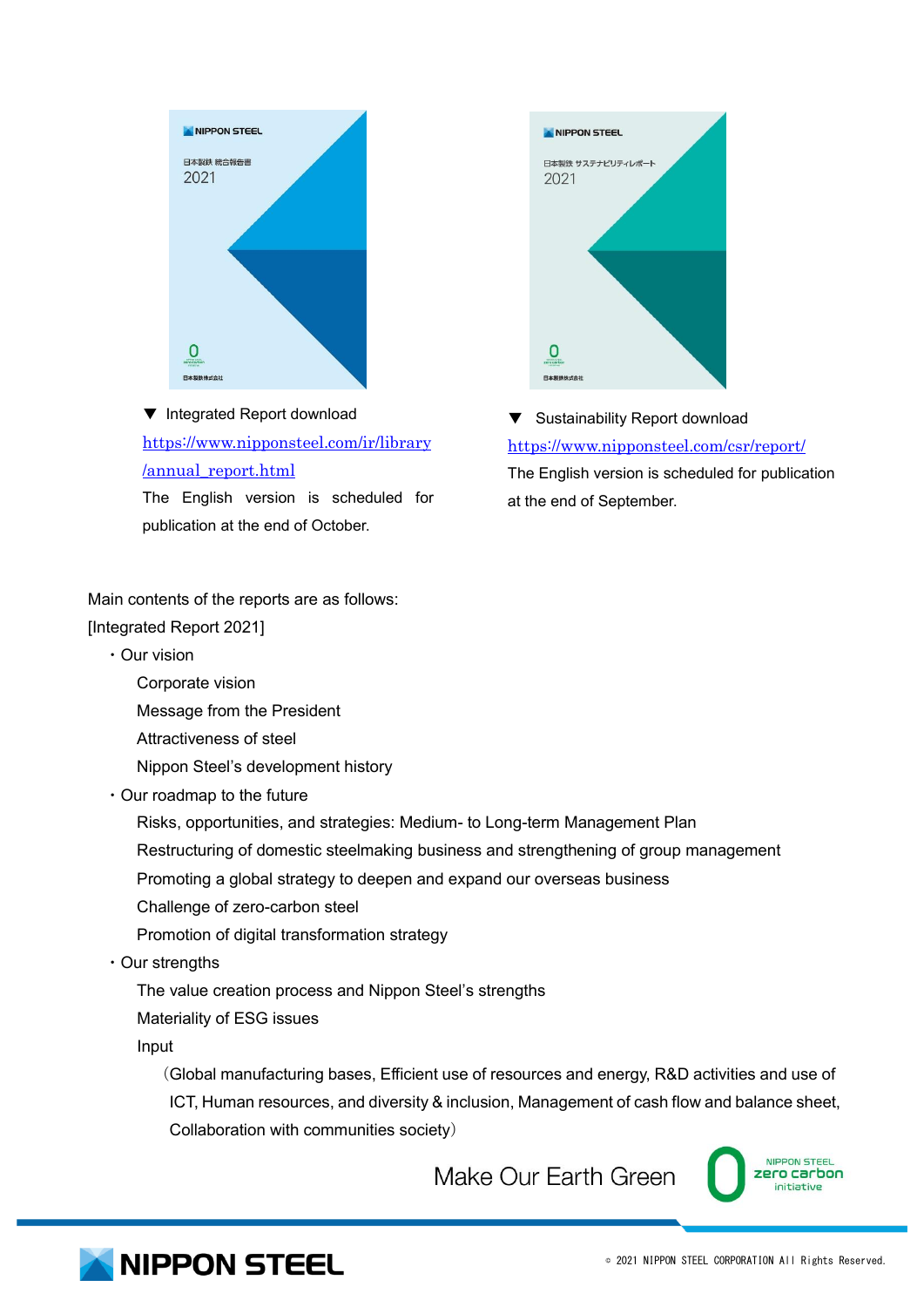Value chain

- Products and applications
- ・Performance
- ・Corporate governance
- ・Financial information
- ・Investor information

「Sustainability Report 2021」

- ・Introduction
	- Corporate philosophy, Management principles
	- Message from the President
	- Attractiveness of steel
	- Nippon Steel Group's businesses,
	- Nippon Steel Group's contribution to SDGs
- ・Nippon Steel's ESG materiality
- ・Environmental initiatives
	- Nippon Steel's environmental management
	- Coping with climate change
	- Contributing to creation of a circular economy
	- Promotion of environmental risk management
	- Initiatives on conservation of biodiversity
	- Promotion and enhancement of environmental management
	- Energy material balance
- ・Social Initiatives
	- Safety, Disaster prevention and Quality
	- Respect for human rights
	- Diversity & Inclusion
	- Initiatives for human resources development
	- Supply chain management
	- Together with local communities
- ・Corporate governance
- ・Independent assurance report
- ・Awards received